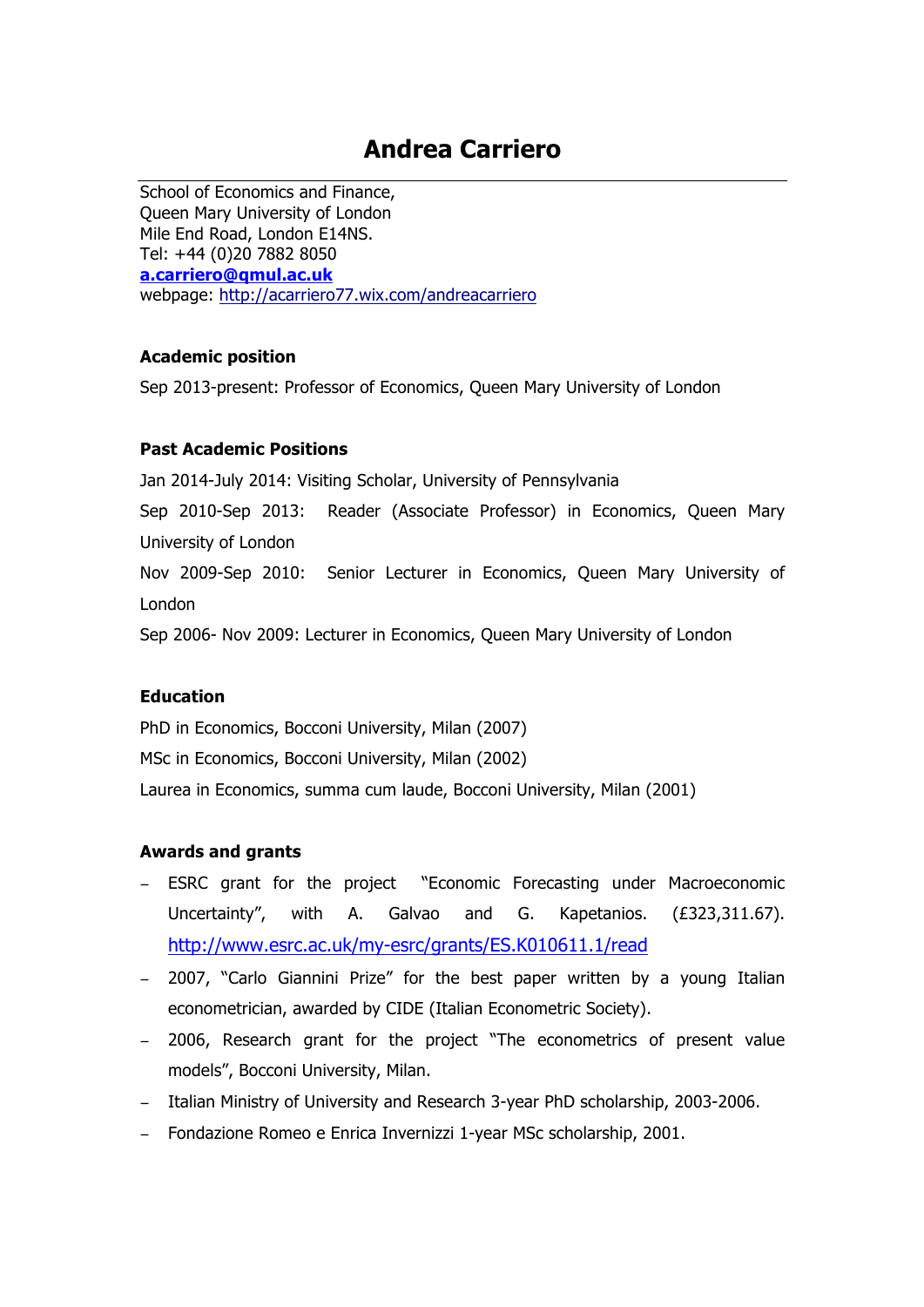## **Working papers**

- − Carriero, A., Kapetanios, G. and Marcellino, M. (2013) "Structural Analysis with Classical and Bayesian Large Reduced Rank VARs", revised and resubmitted to the Journal of Econometrics
- − Aastaveit, K., Carriero, A., Clark, T., and Marcellino, M. (2014) "Have standard VARs remained stable trough the crisis? ", under revision for resubmission to the Journal of Applied Econometrics
- − Carriero, A., Clark, T., and Marcellino, M. (2014) "No arbitrage priors, drifting volatilities, and the term structure of interest rates." CEPR Discussion Papers 9848
- − Carriero, A., Guerre, E., and Kapetanios, G. (2012) "Two Stage Jackknife thresholding instrumental variables estimation of linear regression models"

# **Publications**

- − Carriero, A., Clark, T., and Marcellino, M. (2015) "Common Drifting Volatility in Large Bayesian VARs,"Journal of Business and Economics Statistics, forthcoming.
- − Carriero, A., Mumtaz, H., K. Theodoritis and Theophilopoulou, A. (2015) "The impact of uncertainty shocks under measurement error: A proxy SVAR approach", Journal of Money, Credit and Banking, forthcoming
- − Carriero, A., Clark, T., and Marcellino, M. (2014), "Real-Time Nowcasting with a Bayesian mixed frequency model with stochastic volatility", Journal of the Royal Statistical Society (series A), forthcoming
- − Carriero, A., Mumtaz, H., and Theophilopoulou, A. (2014) "Macroeconomic Information, Structural Change, and the Prediction of Fiscal Aggregates", International Journal of Forecasting, forthcoming
- − Carriero, A. Clements, M. Galvao, A. (2014) "Bayesian Multivariate vintage-based VARs"", International Journal of Forecasting, forthcoming
- − Carriero, A., Kapetanios, G. and Marcellino, M., (2014) "A Shrinkage Instrumental Variable Estimator for Large Datasets", L'Actualité Économique, forthcoming
- − Carriero, A., Clark, T., G. and Marcellino, M. (2015) Bayesian VARs: specification choices and forecast accuracy, Journal of Applied Econometrics, 30(1), 46-73.
- − Carriero, A., Kapetanios, G. and Marcellino, M. (2012) Forecasting government bond yields with large Bayesian vector autoregressions, Journal of Banking and Finance, 36: 2026-2047 **link**
- − Carriero A., (2011), Forecasting the Yield Curve Using Priors from No Arbitrage Affine Term Structure Models, International Economic Review. 52: 425-459 **link**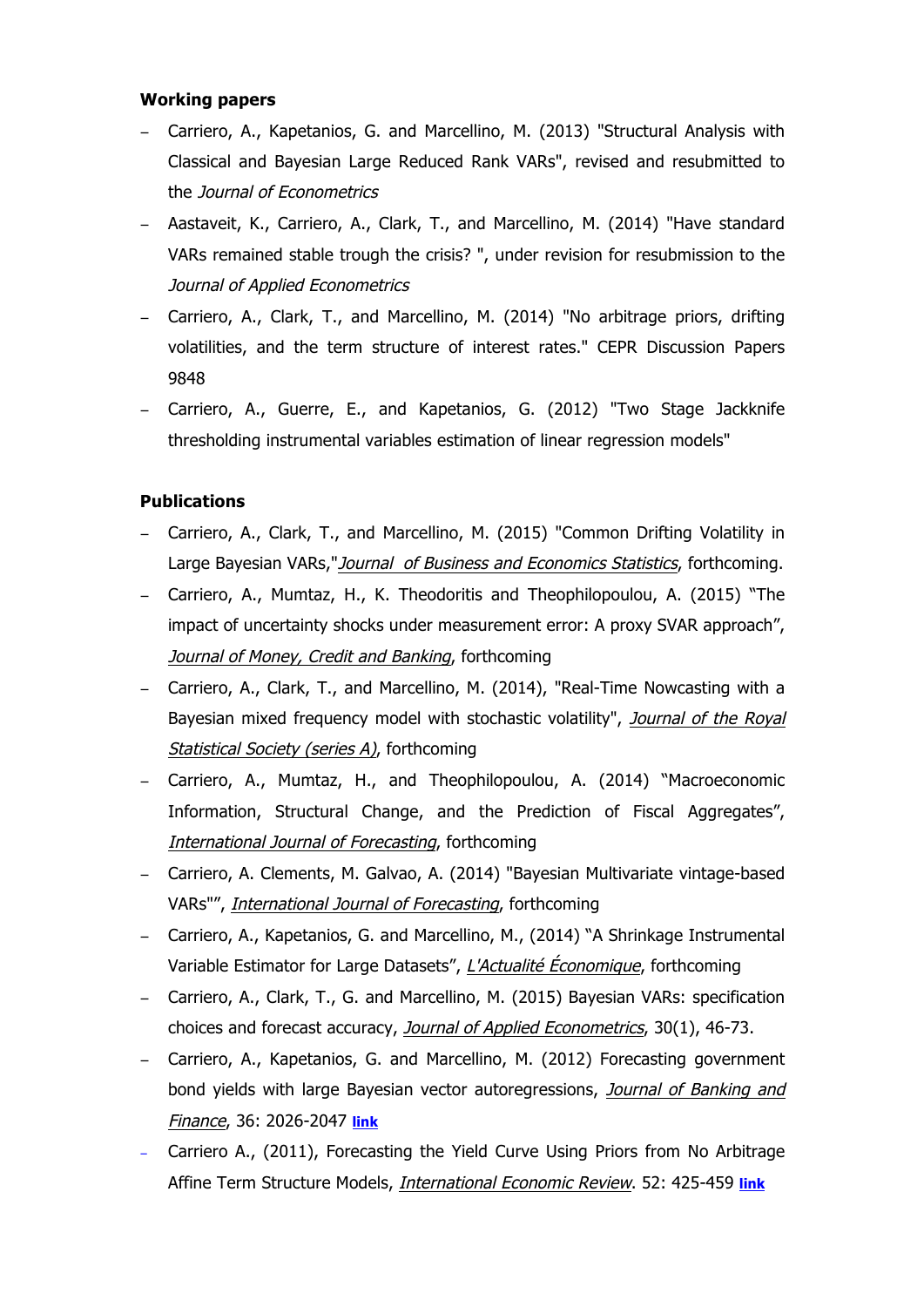- − Carriero, A., Giacomini, R. (2011), How useful are no-arbitrage restrictions for forecasting the term structure of interest rates?, Journal of Econometrics, Volume 164, Issue 1, Pages 21-34 **link**
- − Carriero, A., Kapetanios, G. and Marcellino, M. (2011), Forecasting large datasets with Bayesian reduced rank multivariate models. Journal of Applied Econometrics, 26: 735--761. **link**
- − Carriero, A. and Marcellino, M. (2011), Sectoral Survey-based Confidence Indicators for Europe. Oxford Bulletin of Economics and Statistics, 73: 175--206. **link**
- − Carriero, A., Kapetanios, G., Marcellino, M. (2009), Forecasting Exchange Rates with a Large Bayesian VAR, International Journal of Forecasting 25, 400-417. **link**
- − Carriero A., (2008), "A simple test of the New Keynesian Phillips Curve", Economics Letters, Vol 100 pp 241-244. **link**
- − Carriero, A., (2008), "Forecasting Macroeconomic Data Using Multivariate Reduced Rank Models", Proceedings of the SIS (Italian Statistical Society) Scientific Meetings, XLIV Riunione Scientifica, 303-310 **link**
- − Carriero, A., Marcellino, M. (2007) 'A comparison of methods for the construction of composite coincident and leading indexes for the UK', International Journal of Forecasting 23 219-236. **link**
- − Carriero, A. (2006) "Explaining US-UK Yield Differentials: a Reassessment of the Uncovered Interest Rate Parity in a Bayesian Framework", Oxford Bulletin of Economics and Statistics 68 879–899. **link**
- − Carriero A., Favero C.A., Kaminska I. (2006) "Financial factors, macroeconomic information and the Expectations Theory of the term structure of interest rates", Journal of Econometrics 127 339-358. **link**

# **Referee activity**

Review of Economic studies, Review of Economics and Statistics, Journal of Econometrics, Journal of Business and Economics Statistics, Journal of Applied Econometrics, Journal of the European Economic Association, Journal of Money Credit and Banking, European Economic review, Journal of the Royal Statistical Society, Oxford Bulletin of Economics and Statistics, International Journal of Forecasting, Economics Letters, Economic Inquiry, Econometrics Reviews, Journal of Empirical Finance, Journal of Macroeconomics, Journal of Statistical Computation and Simulation, Empirical Economics, Computational Statistics and Data Analysis,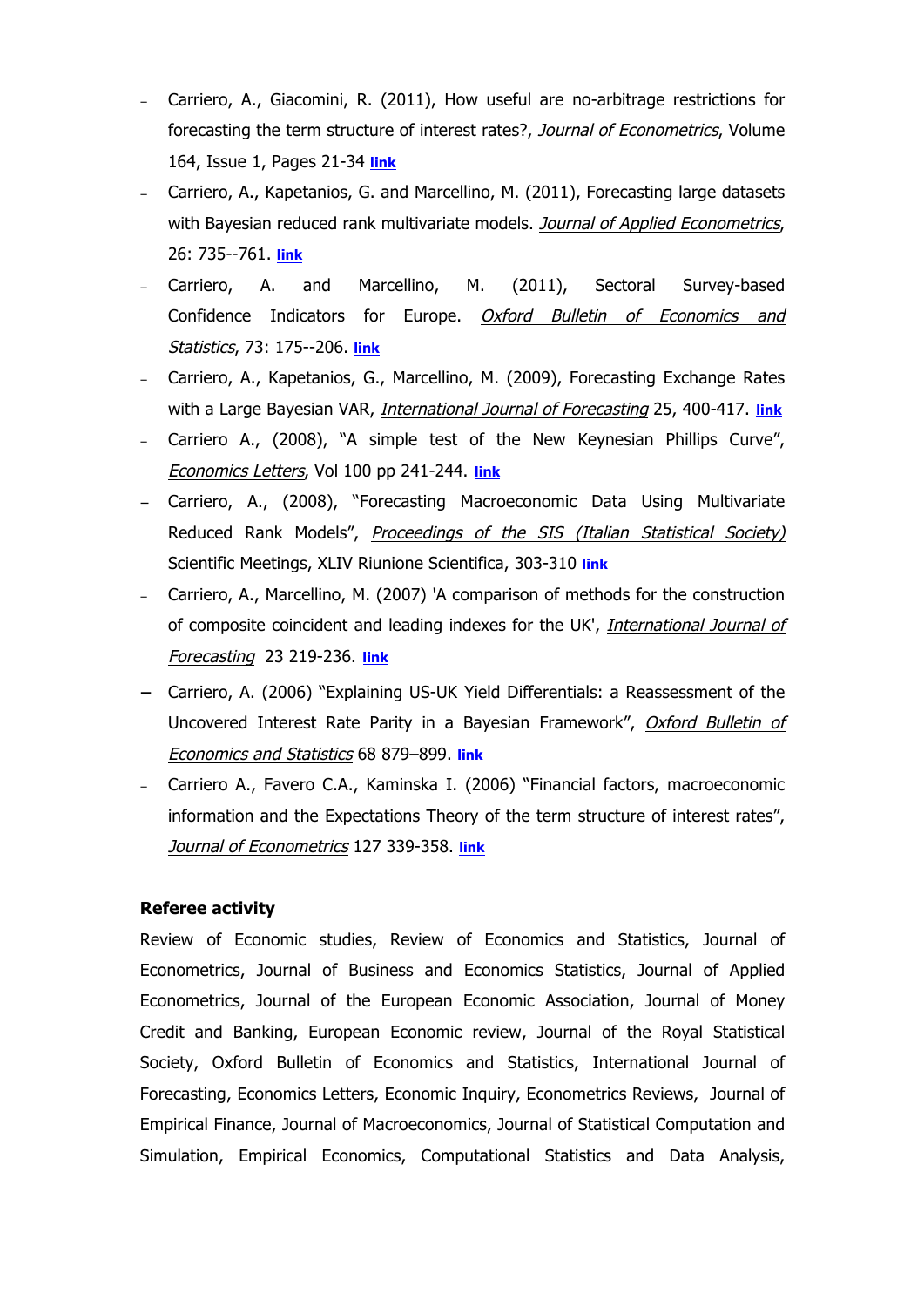Quarterly Review of Economics and Finance, Southern Economic Journal, Spanish Economic Review.

## **Seminars and Conferences**

NBER-NSF SBIES Washington University in St. Louis (2015), Erasmus University Rotterdam (2014), IAAE Annual Conference, London (2014), 8<sup>th</sup> forecasting workshop, European Central Bank (2014), NBER-NSF Seminar on Bayesian Inference in Econometrics and Statistics, Chicago Booth (2014), Applied time series econometric workshop, Federal Reserve Bank of St. Louis (2014), University of Pennsylvania (2014), CFE2014, London (2014), 7th Rimini Bayesian Econometrics Workshop, Rimini (2013), Royal Economic Society Annual Meeting, London (2013), European Central Bank (2013), ECARES Brussels (2013), Bank of England (2012), CFE2012, Oviedo (2012), University of Bath (2012), NBER summer institute, Boston (2012), Erasmus University Rotterdam (2012), University of Leicester (2011), CFE2010 London (2010), CASS business School (2009), City University (2009), University of Cagliari (2009, 2013), University of Bristol (2009), London-Oxbridge Time Series Conference, London School of Economics (2009), EC2 Meeting, Faro (2007), University of Padua (2007), Second Italian Congress of Econometrics and Empirical Economics, University of Bologna (2007), International Conference on Finance, University of Copenhagen (2005), New York University-Bocconi University Workshop, Florence (2005), Frontiers in Time Series Analysis, University of Sassari (2005), First Symposium on Econometric Theory and Applications, Academia SINICA, Taipei (2005), VI Workshop in Quantitative Finance, Bocconi University Milan (2005), First Italian Congress of Econometrics and Empirical Economics, Università di Venezia (2005), 10th International Conference on Computing in Economics and Finance, University of Amsterdam (2004).

#### **Consultancies and non-academic work experience**

- − Dec.2012, Invited lecture, Bank of England, Centre for Central Banking Studies.
- − Spring 2012-present, consultant to HM Treasury, Debt Management Office for the construction of a model for the term structure of UK government bond yields.
- − Spring 2012, consultant to TD securities for the construction of a model for short term macroeconomic forecasting.
- − Autumn 2009 and Autumn 2011. Consultant to the Central Bank of Czech Republic (teaching a course on forecasting with Bayesian VARs).